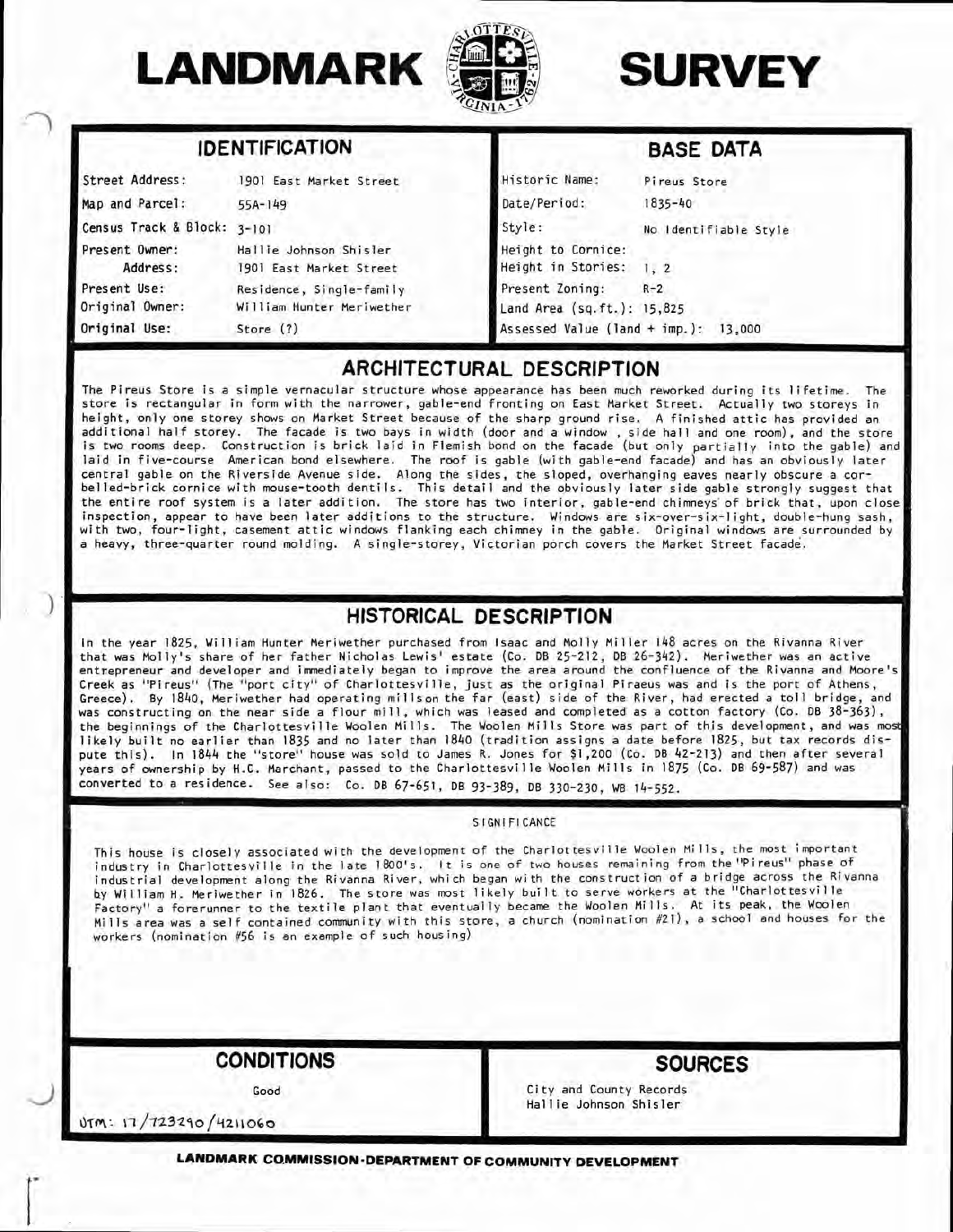### NATIONAL REGISTER OF HISTORIC PLACES

**EVALUATION / RETURN SHEET** 

United States Department of the Interior **National Park Service** 

Substantive Heview

Pireus Store (Charlottesville MRA) VIRGINIA

Working No. 9/7/82-2434 Fed. Reg. Date;<br>Date Due: 0/7/82 -**ACCEPT** Action: resubmission  $\angle$  RETURN 10 nomination by person or local government **REJECT** owner objection Federal Agency: . appeal Substantive Review: sample \_\_ request \_\_ appeal \_\_ NR decision nes: Does this building retain its associations Reviewer's comments: What was this larly Recom. / Criteria teturn understry ? How impor-Reviewer L McClellan Discipline  $A$ . Date  $10/20$ dees this building conver, see continuation sheet soucla Momination returned for: \_ technical corrections cited below Lsubstantive reasons discussed below 1. Name 2. Location 3. Classification prehio ent Use **Public Acquisition** 4. Owner of Property 5. Location of Legal Description 6. Representation in Existing Surveys is this property been determined eligible? 7. Description nuine **UNITED** a the prosent and original (if known) physical summary paragraph \_\_ completeness clarity . alterations/integrity dates boundary selection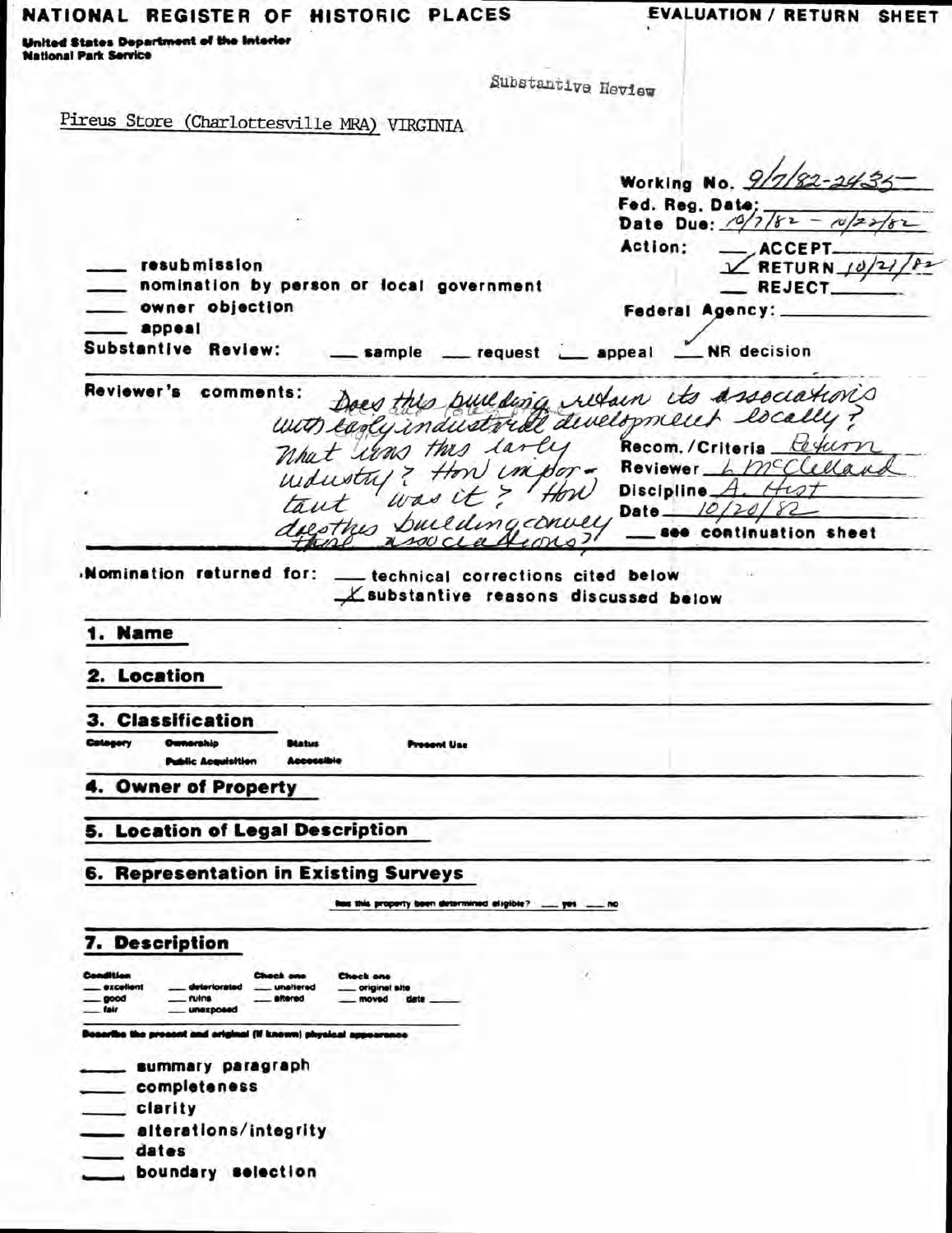| 8. Significance<br>Areae of Significance-Chook and justify below                                                                                                                                                                                                                                                    |                                                                                                                                                                                                                                          |
|---------------------------------------------------------------------------------------------------------------------------------------------------------------------------------------------------------------------------------------------------------------------------------------------------------------------|------------------------------------------------------------------------------------------------------------------------------------------------------------------------------------------------------------------------------------------|
| <b>Bullder Architect</b><br>loocific datos                                                                                                                                                                                                                                                                          |                                                                                                                                                                                                                                          |
| <b>Olatoment of Significance (in one persgraph)</b>                                                                                                                                                                                                                                                                 |                                                                                                                                                                                                                                          |
| $\angle$ summary paragraph<br>_ completeness<br>$\sim$ clarity<br>$X$ applicable criteria<br>$\angle$ justification of areas<br>checked<br>$\Delta$ relating significance to<br>the resource<br>$\chi$ context<br>$\chi$ relationship of integrity<br>to significance<br>__ justification of exception<br>$-$ other | Statement of ugundicand is needed.<br>Please address significance of<br>larly industry reforemented<br>integrity for these associations<br>Ocestablish significance d'autotes!<br>siquidicance of this benefing<br>as the wooling stone. |

### 9. Major Bibliographical References

#### 10. Geographical Data

uge of nominated property adrangle nome **LEAT References** 

Verbal boundary description and justification

#### 11. Form Prepared By

#### 12. State Historic Preservation Officer Certification

The avaluated significance of this property within the state is:

- netional ... etate local

**Blaie Historic Preservation Officer signature** 

13. Other

 $\equiv$  Maps Photographs

\_ Other

Questions concerning this nomination may be directed to Linda MC Culland

 $\zeta$ 

٠

mcclellard Date 10/20/82 Phone: 202 272-3504 Signed

Comments for any item may be continued on an attached sheet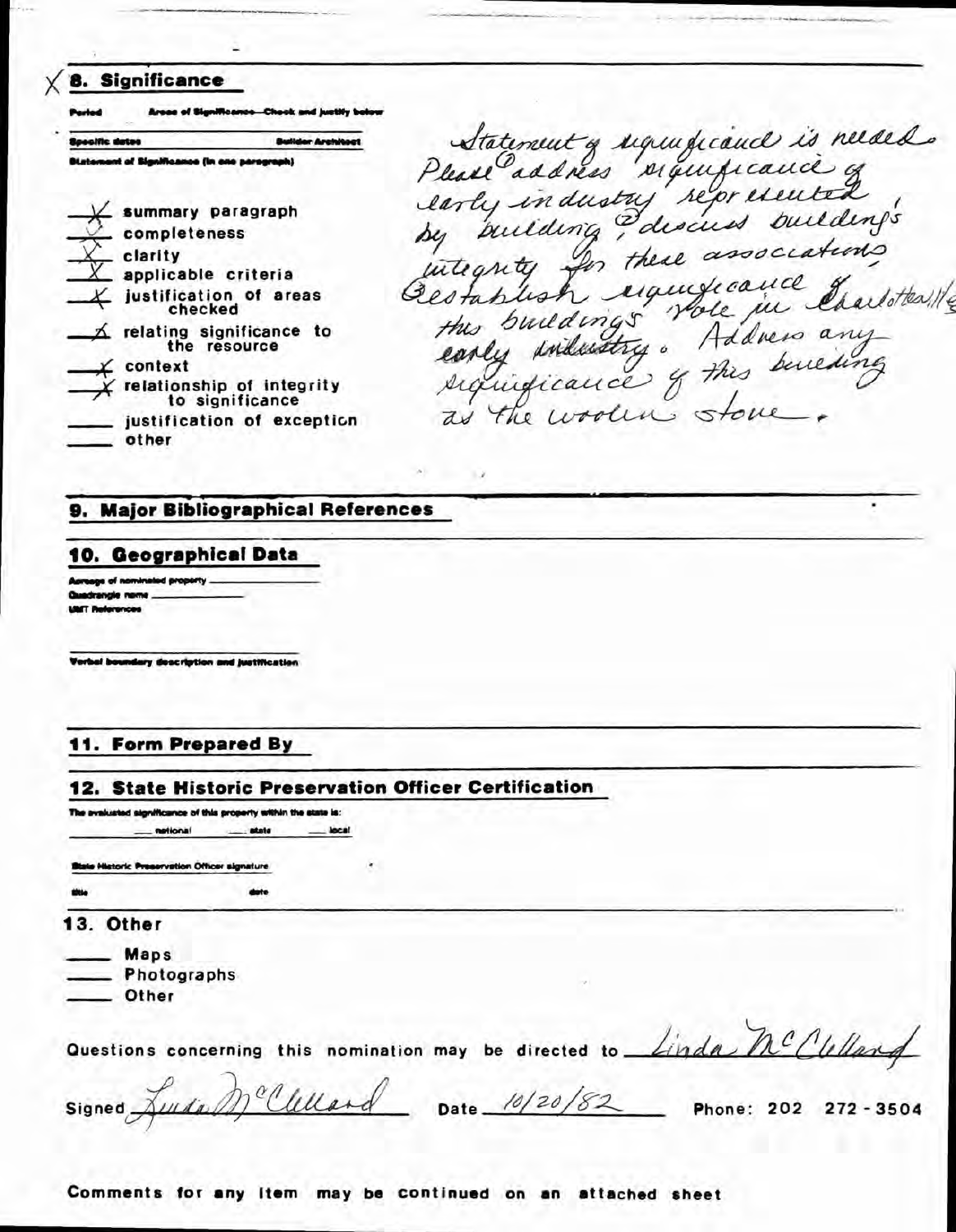| <b>NPS Form 10-900-a</b><br>$(7-81)$ |                                                                                 |                                 |                     | TIME HO. TOCH-OUIS<br>EXP. 12/31/84      |
|--------------------------------------|---------------------------------------------------------------------------------|---------------------------------|---------------------|------------------------------------------|
|                                      | <b>United States Department of the Interior</b><br><b>National Park Service</b> |                                 |                     | For NPS use only                         |
|                                      | <b>National Register of Historic Places</b>                                     |                                 |                     | <i>received</i>                          |
|                                      | <b>Inventory-Nomination Form</b>                                                |                                 |                     | date entered                             |
| <b>Continuation sheet</b>            |                                                                                 | Item number                     |                     | Page $3 - 49$                            |
|                                      |                                                                                 |                                 | $\mathcal{G}$ .     |                                          |
|                                      |                                                                                 |                                 |                     | Multiple Resource Area<br>Thematic Group |
| Name<br>State                        | Charlottesville Multiple Resource Area<br>Virginia                              |                                 |                     |                                          |
|                                      | Nomination/Type of Review                                                       |                                 |                     | Date/Signature                           |
| 21.                                  | Carter-Gilmer House                                                             | Substantive Review Keeper       |                     |                                          |
|                                      |                                                                                 |                                 | Attest              |                                          |
| $-22.$                               | Lewis Farm                                                                      | Substantive Review              | Keeper              |                                          |
|                                      |                                                                                 |                                 | Attest              |                                          |
| 23.                                  | Timberlake-Branham House                                                        | Substantive Review              | Keeper <sub>0</sub> |                                          |
|                                      |                                                                                 | Substantive Review              | Attest              |                                          |
| 24.                                  | Woolen Mills Chapel                                                             |                                 | Keeper              |                                          |
|                                      |                                                                                 | Substantive Review              | Attest              |                                          |
| 25.                                  | Pireus Store                                                                    |                                 | for Keeper accept.  | ick Anduns                               |
|                                      |                                                                                 | Substantive Review              | Attest              |                                          |
| 26.                                  | Hawkins-Wondree House                                                           |                                 | Keeper              |                                          |
|                                      |                                                                                 |                                 | Attest              |                                          |
| 27.                                  | Hillcrest Apartments<br>Cottáge                                                 | Substantive Review              | Keeper              |                                          |
|                                      |                                                                                 | Substantive Review              | Attest              |                                          |
| 28.                                  | King-Runkle House                                                               |                                 | <b>A</b> Keeper     |                                          |
|                                      |                                                                                 | Substantive Neview              | Attest              |                                          |
| 29.                                  | Peyton House - Hillcrest<br>Apartments                                          |                                 | Keeper              |                                          |
|                                      |                                                                                 |                                 | Attest              |                                          |
| 30.                                  | McConnell-Neve House                                                            | Substantive Review (cz Keeper a |                     |                                          |
|                                      |                                                                                 |                                 | Attest              |                                          |

 $\sqrt{ }$ 

 $\langle$ 

X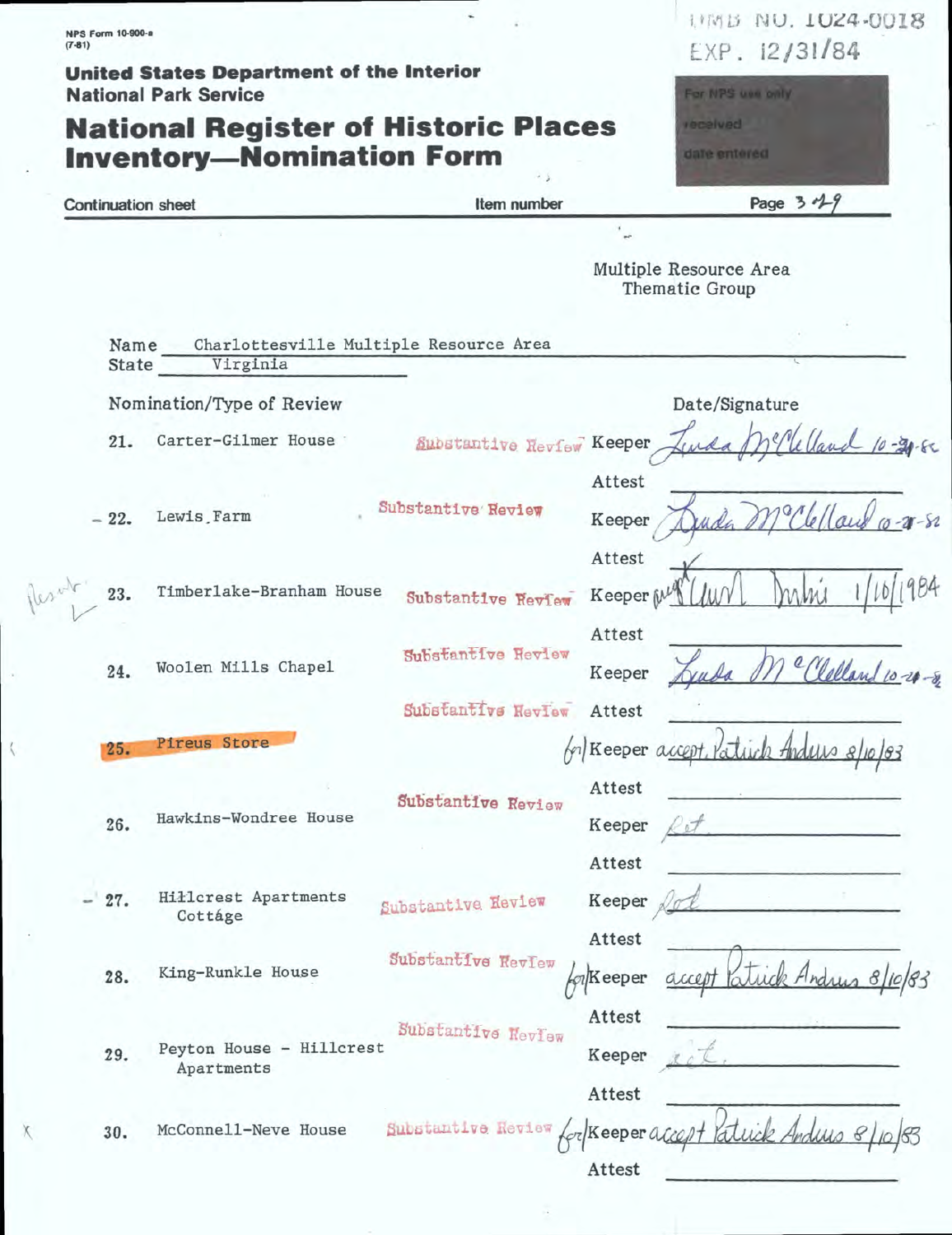#### UNITED STATES DEPARTMENT OF THE INTERIOR NATIONAL PARK SERVICE

#### **NATiONAL REGISTER OF HiSTORIC PLACES EVALUATION/RETURN SHEET**

| Rim                                                                                                                                            |                                        |                         |                             | Substantive Review                                                                                                                      |
|------------------------------------------------------------------------------------------------------------------------------------------------|----------------------------------------|-------------------------|-----------------------------|-----------------------------------------------------------------------------------------------------------------------------------------|
|                                                                                                                                                | Pireus Store (Charlottesville MRA)     |                         |                             |                                                                                                                                         |
|                                                                                                                                                | Charlottesville (Independent City)     |                         |                             |                                                                                                                                         |
| VIRGINIA                                                                                                                                       |                                        |                         |                             | Working No. 9.7-8-2 - 2435                                                                                                              |
|                                                                                                                                                |                                        |                         |                             | $\frac{2}{8}$<br>Fed. Reg. Date:                                                                                                        |
|                                                                                                                                                |                                        |                         |                             | Date Due:                                                                                                                               |
|                                                                                                                                                |                                        |                         |                             | 110/83<br>Action: LACCEPT                                                                                                               |
| $\triangleright$ -resubmission                                                                                                                 |                                        |                         |                             | RETURN                                                                                                                                  |
| nomination by person or local government<br>owner objection                                                                                    |                                        |                         |                             | REJECT_                                                                                                                                 |
| appeal                                                                                                                                         |                                        |                         |                             |                                                                                                                                         |
| <b>Substantive Review:</b>                                                                                                                     | $\Box$ sample                          | $\Box$ request          | $\Box$ appeal               | <b>Z</b> NR decision                                                                                                                    |
| Reviewer's comments:                                                                                                                           |                                        |                         |                             |                                                                                                                                         |
| 41.115                                                                                                                                         |                                        |                         |                             | on resultmission a atronger statement of aignificance has been recom. / Criteria accept<br>Historian<br>Date_<br>see continuation sheet |
| Nomination returned for: _____ technical corrections cited below                                                                               | substantive reasons discussed below    |                         |                             |                                                                                                                                         |
| 1. Name                                                                                                                                        |                                        |                         |                             |                                                                                                                                         |
| 2. Location                                                                                                                                    |                                        |                         |                             |                                                                                                                                         |
| 3. Classification                                                                                                                              |                                        |                         |                             |                                                                                                                                         |
| Category                                                                                                                                       | Ownership<br><b>Public Acquisition</b> |                         | <b>Status</b><br>Accessible | <b>Present Use</b>                                                                                                                      |
|                                                                                                                                                |                                        |                         |                             |                                                                                                                                         |
|                                                                                                                                                |                                        |                         |                             |                                                                                                                                         |
|                                                                                                                                                |                                        |                         |                             |                                                                                                                                         |
|                                                                                                                                                |                                        |                         |                             |                                                                                                                                         |
|                                                                                                                                                |                                        | $\Box$ yes<br>$\Box$ no |                             |                                                                                                                                         |
|                                                                                                                                                |                                        |                         |                             |                                                                                                                                         |
| 4. Owner of Property<br>5. Location of Legal Description                                                                                       |                                        | Check one               |                             | Check one                                                                                                                               |
| 6. Representation in Existing Surveys<br>Has this property been determined eligible?<br>7. Description<br><b>Condition</b><br>$\Box$ excellent | deteriorated                           | unaltered               |                             | $\Box$ original site                                                                                                                    |
| $\Box$ good                                                                                                                                    | ruins                                  | altered                 |                             | $\Box$ moved<br>date                                                                                                                    |
| $\exists$ fair                                                                                                                                 | unexposed                              |                         |                             |                                                                                                                                         |
|                                                                                                                                                |                                        |                         |                             |                                                                                                                                         |
| Describe the present and original (if known) physical appearance                                                                               |                                        |                         |                             |                                                                                                                                         |
| summary paragraph<br>completeness                                                                                                              |                                        |                         |                             |                                                                                                                                         |
| clarity                                                                                                                                        |                                        |                         |                             |                                                                                                                                         |
| alterations/integrity                                                                                                                          |                                        |                         |                             |                                                                                                                                         |
| dates<br>boundary selection                                                                                                                    |                                        |                         |                             |                                                                                                                                         |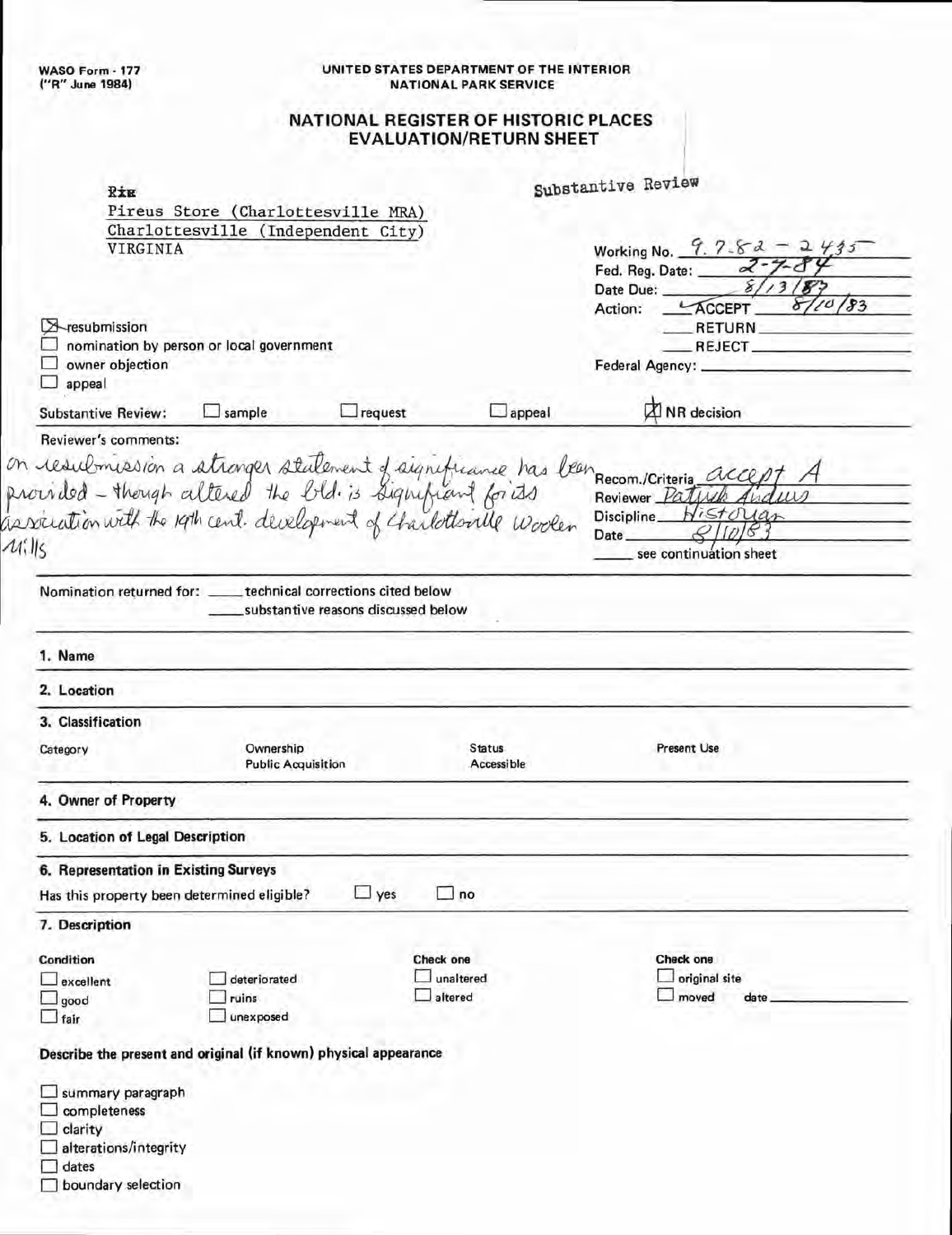#### **8. Significance**

| Period | Areas of Significance-Check and justify below |  |  |
|--------|-----------------------------------------------|--|--|
|--------|-----------------------------------------------|--|--|

Specific dates **Builder/Architect** Statement of Significance (in one paragraph)

| summary paragraph                                |
|--------------------------------------------------|
| $\Box$ completeness                              |
| $\Box$ clarity                                   |
| $\Box$ applicable criteria                       |
| $\Box$ justification of areas checked            |
| $\Box$ relating significance to the resource     |
| $\Box$ context                                   |
| $\Box$ relationship of integrity to significance |
| $\Box$ justification of exception                |
| other                                            |

| 9. Major Bibliographical References                              |       |         |
|------------------------------------------------------------------|-------|---------|
| 10. Geographical Data                                            |       |         |
| Acreage of nominated property ___________                        |       |         |
| Quadrangle name                                                  |       |         |
| <b>UTM References</b>                                            |       |         |
| Verbal boundary description and justification                    |       |         |
| 11. Form Prepared By                                             |       |         |
| 12. State Historic Preservation Officer Certification            |       |         |
| The evaluated significance of this property within the state is: |       |         |
|                                                                  |       |         |
| national<br>state                                                | local |         |
|                                                                  |       |         |
| <b>State Historic Preservation Officer signature</b>             |       |         |
| title<br>date                                                    |       |         |
|                                                                  |       |         |
| 13. Other                                                        |       |         |
| $\Box$ Maps                                                      |       |         |
| $\Box$ Photographs                                               |       |         |
| $\Box$ Other                                                     |       |         |
|                                                                  |       |         |
| Questions concerning this nomination may be directed to ________ |       |         |
|                                                                  |       |         |
| Signed.                                                          | Date  | Phone:. |

Comments for any item may be continued on an attached sheet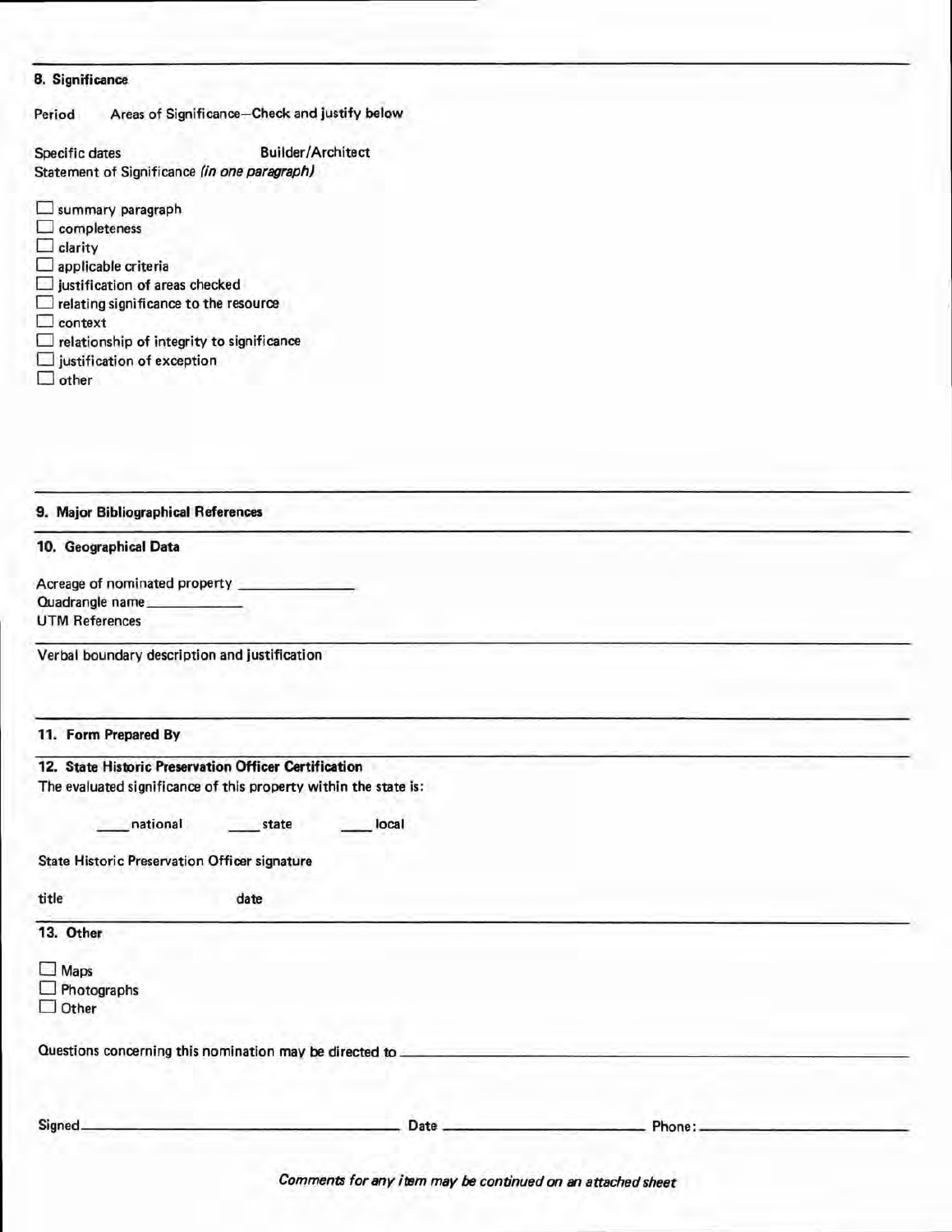